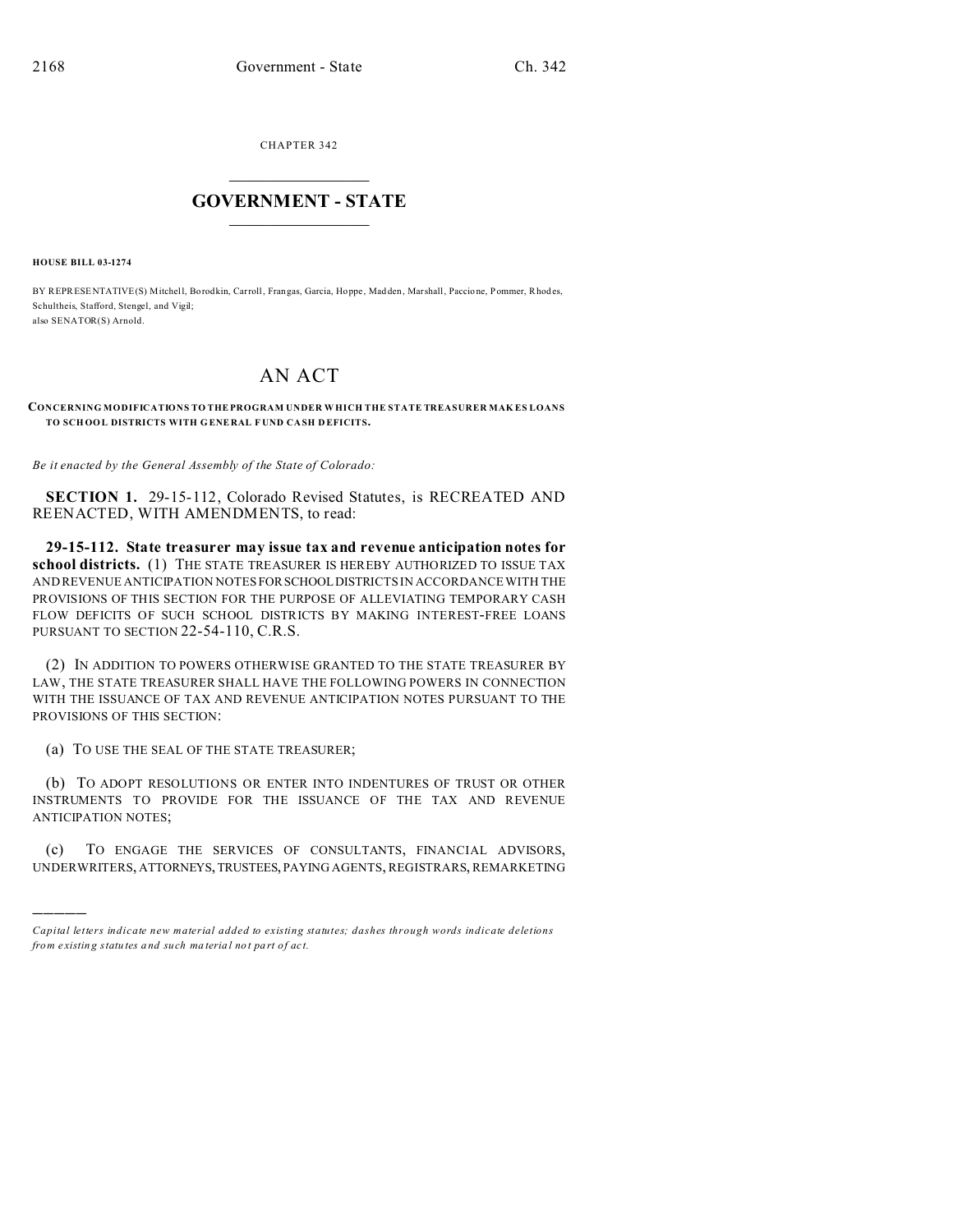AGENTS,INDEXING AGENTS, DEPOSITARIES, AND OTHER AGENTS WHOSE SERVICES MAY BE REQUIRED IN CONNECTION WITH THE ISSUANCE OF THE TAX AND REVENUE ANTICIPATION NOTES;

(d) TO ENTER INTO CONTRACTS, AGREEMENTS, AND OTHER INSTRUMENTS IN CONNECTION WITH THE ISSUANCE OF THE TAX AND REVENUE ANTICIPATION NOTES, INCLUDING BUT NOT LIMITED TO CONTRACTS WITH PERSONS SPECIFIED IN PARAGRAPH (c) OF THIS SUBSECTION (2), CONTRACTS PROVIDING FOR THE PURCHASE OR REPURCHASE OF THE TAX AND REVENUE ANTICIPATION NOTES, AGREEMENTS WITH SCHOOL DISTRICTS REGARDING THE PAYMENT OF LOANS AND OTHER MATTERS RELATING TO THE ISSUANCE OF THE TAX AND REVENUE ANTICIPATION NOTES, AND INDENTURES OF TRUST OR OTHER INSTRUMENTS PROVIDING FOR THE ISSUANCE OF THE TAX AND REVENUE ANTICIPATION NOTES;

(e) TO PROVIDE CREDIT ENHANCEMENT FOR THE TAX AND REVENUE ANTICIPATION NOTES BY:

(I) ENTERING INTO SUCH AGREEMENTS AS MAY BE NECESSARY TO OBTAIN A CREDIT FACILITY WITH RESPECT TO ANY ISSUE OF NOTES;

(II) PLEDGING TOWARD THE PAYMENT OF THE PREMIUM, IF ANY, AND INTEREST ON THE TAX AND REVENUE ANTICIPATION NOTES MONEYS FROM THE STATE GENERAL FUND IN AN AMOUNT NOT EXCEEDING THE AMOUNT OF THE PREMIUM, IF ANY, AND INTEREST ON SUCH NOTES. THE PROVISIONS OF SECTION 24-75-907 (2) AND (3), C.R.S., THAT RELATE TO THE CREATION OF A RESTRICTED ACCOUNT AND TO LIENS SHALL APPLY TO THE PLEDGE OF SUCH MONEYS; EXCEPT THAT THE RESTRICTED ACCOUNT SHALL NOT EXCEED THE AMOUNT OF THE PREMIUM, IF ANY, AND INTEREST ON THE TAX AND REVENUE ANTICIPATION NOTES; AND

(III) PLEDGING TOWARD THE PAYMENT OF THE PRINCIPAL ON THE TAX AND REVENUE ANTICIPATION NOTES MONEYS IN THE SCHOOL DISTRICT TAX AND REVENUE ANTICIPATION NOTES REPAYMENT ACCOUNT CREATED PURSUANT TO PARAGRAPH (b) OF SUBSECTION (4) OF THIS SECTION.

(f) TO ASSIST A SCHOOL DISTRICT IN DETERMINING WHETHER IT WILL HAVE A CASH FLOW DEFICIT THAT WILL REQUIRE A LOAN PURSUANT TO SECTION 22-54-110,C.R.S., AND TO DETERMINE THE TOTAL AMOUNT OF TAX AND REVENUE ANTICIPATION NOTES THAT SHOULD BE ISSUED ON BEHALF OF THE DISTRICT; AND

(g) TO DO ALL OTHER THINGS NECESSARY AND CONVENIENT IN CONNECTION WITH THE ISSUANCE OF TAX AND REVENUE ANTICIPATION NOTES PURSUANT TO THE PROVISIONS OF THIS SECTION AND WITH THE ESTABLISHMENT OF SCHOOL DISTRICT RESPONSIBILITIES RELATING TO THE TAX AND REVENUE ANTICIPATION NOTES AND COMPLIANCE WITH FEDERAL TAX LAWS AND REGULATIONS.

(3) (a) THE PROCEEDS OF THE TAX AND REVENUE ANTICIPATION NOTES MAY BE USED FOR THE FOLLOWING PURPOSES:

(I) TO MAKE INTEREST-FREE LOANS TO SCHOOL DISTRICTS PURSUANT TO SECTION 22-54-110, C.R.S., TO ALLEVIATE CASH FLOW DEFICITS;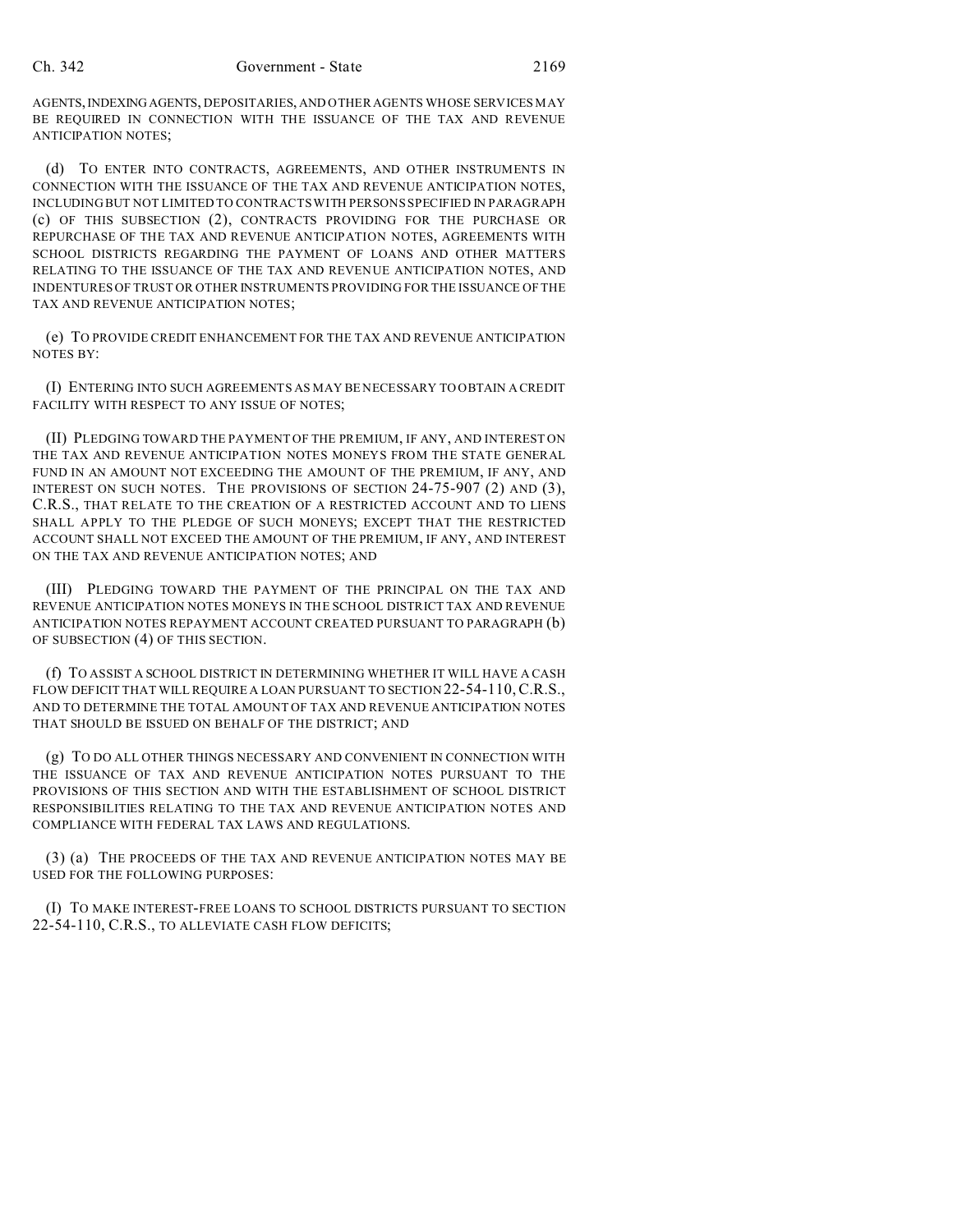(II) TO PAY THE COSTS OF ISSUING THE TAX AND REVENUE ANTICIPATION NOTES, INCLUDING THE COST OF OBTAINING A CREDIT FACILITY;

(III) TO PAY THE PRINCIPAL, PREMIUM, IF ANY, AND INTEREST RELATED TO THE TAX AND REVENUE ANTICIPATION NOTES; AND

(IV) TO PAY ANY OTHER EXPENSE OR CHARGE INCURRED IN CONNECTION WITH ACTIONS OF THE STATE TREASURER AUTHORIZED BY THE PROVISIONS OF THIS SECTION OR SECTION 22-54-110, C.R.S.

(b) PENDING USE OF THE PROCEEDS OF THE TAX AND REVENUE ANTICIPATION NOTES IN ACCORDANCE WITH PARAGRAPH (a) OF THIS SUBSECTION (3), SUCH PROCEEDS MAY BE INVESTED BY THE STATE TREASURER IN ANY INVESTMENTS THAT ARE LEGAL INVESTMENTS FOR THE STATE OR MAY BE DEPOSITED IN ANY ELIGIBLE PUBLIC DEPOSITORY. THE INCOME FROM ANY SUCH INVESTMENT OR DEPOSIT MAY BE USED FOR THE FOLLOWING PURPOSES:

(I) TO PAY THE COSTS OF ISSUING THE TAX AND REVENUE ANTICIPATION NOTES, INCLUDING THE COST OF OBTAINING A CREDIT FACILITY; AND

(II) TO PAY THE PRINCIPAL, PREMIUM, IF ANY, AND INTEREST RELATED TO THE TAX AND REVENUE ANTICIPATION NOTES.

(4) (a) (I) TAX AND REVENUE ANTICIPATION NOTES ISSUED PURSUANT TO THE PROVISIONS OF THIS SECTION SHALL BE PAYABLE FROM:

(A) ONE OR MORE PAYMENTS BY THE SCHOOL DISTRICT RECEIVING A LOAN FROM THE PROCEEDS FROM SUCH NOTES, WHICH PAYMENT OR PAYMENTS BY THE SCHOOL DISTRICT SHALL BE, IN THE AGGREGATE, SUFFICIENT TO PAY THE PRINCIPAL ON THE TAX AND REVENUE ANTICIPATION NOTES ISSUED TO FUND SUCH LOAN;

(B) ANY MONEYS FROM THE STATE GENERAL FUND THAT ARE PLEDGED PURSUANT TO SUBPARAGRAPH (II) OF PARAGRAPH (e) OF SUBSECTION (2) OF THIS SECTION;

(C) INCOME EARNED FROM ANY INVESTMENT OR DEPOSIT PURSUANT TO PARAGRAPH (b) OF SUBSECTION (3) OF THIS SECTION AND PARAGRAPH (b) OF THIS SUBSECTION (4); AND

(D) IF A DISTRICT FAILS TO FULLY REPAY A LOAN MADE PURSUANT TO SECTION 22-54-110, C.R.S., FROM THE PROCEEDS OF THE TAX AND REVENUE ANTICIPATION NOTES, ANY FUNDS THAT ARE ON HAND OR IN THE CUSTODY OR POSSESSION OF THE STATE TREASURER AND THAT ARE ELIGIBLE FOR INVESTMENT.

(II) THE FINANCIAL OBLIGATION OF THE STATE TREASURER TO PAY THE PRINCIPAL, PREMIUM, IF ANY, AND INTEREST RELATED TO THE TAX AND REVENUE ANTICIPATION NOTES SHALL BE DEEMED DISCHARGED ON ANY DATE ON WHICH MONEYS OR INVESTMENTS IN AN AMOUNT SUFFICIENT FOR THE PAYMENT OF THE PRINCIPAL, PREMIUM, IF ANY, AND INTEREST RELATED TO THE NOTES ON THE DATE OF THEIR FINAL MATURITY IS ON DEPOSIT IN ONE OR MORE SEGREGATED AND RESTRICTED ACCOUNTS THAT ARE PLEDGED IRREVOCABLY FOR SUCH PURPOSE. SUCH SEGREGATED AND RESTRICTED ACCOUNTS SHALL BE THE SCHOOL DISTRICT TAX AND REVENUE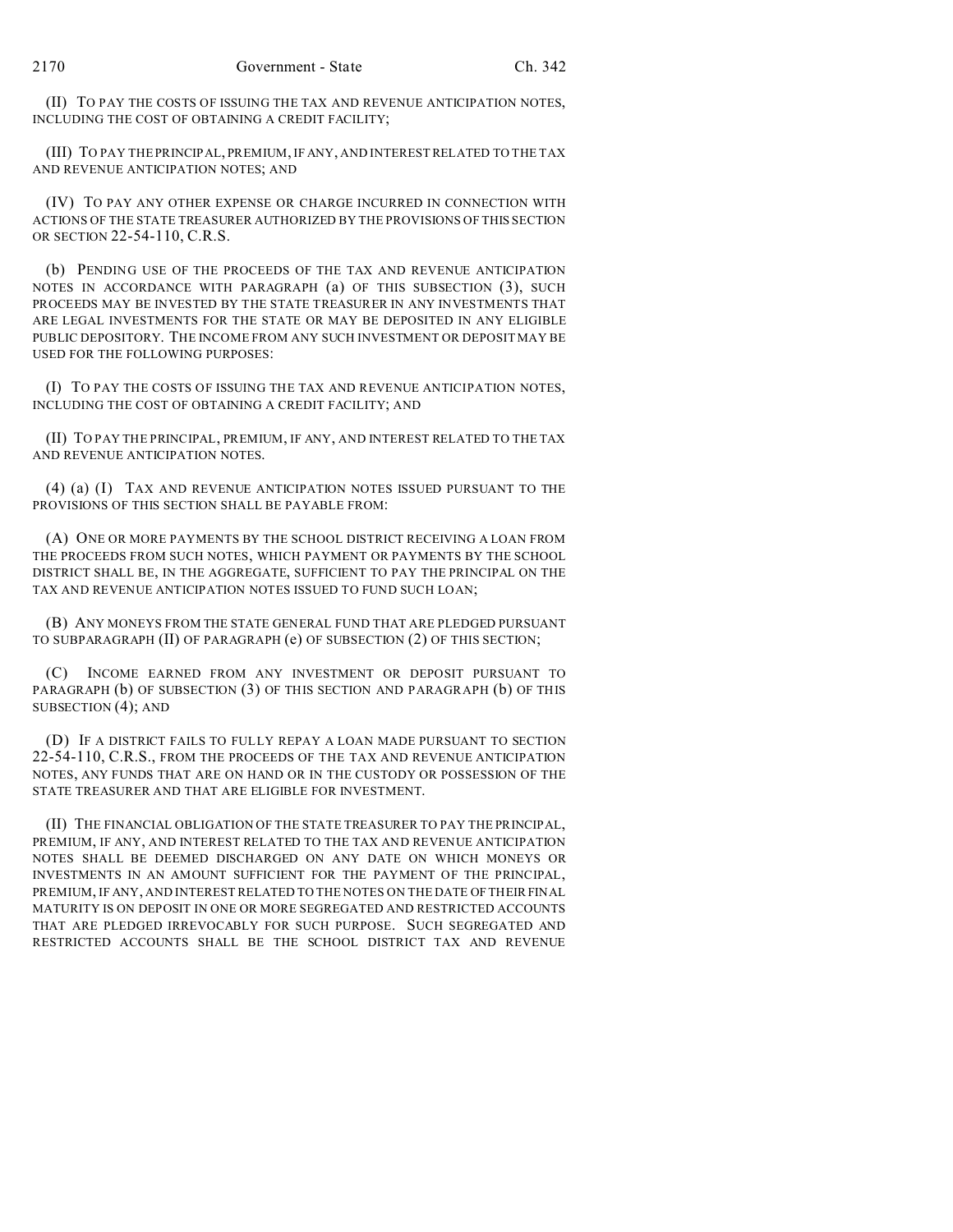## Ch. 342 Government - State 2171

ANTICIPATION NOTES REPAYMENT ACCOUNT OR A SPECIAL ACCOUNT CREATED BY THE CONTROLLER PURSUANT TO SUBPARAGRAPH (II) OF PARAGRAPH (e) OF SUBSECTION (2) OF THIS SECTION OR OTHERWISE CREATED AT THE REQUEST OF THE STATE TREASURER. FOLLOWING SUCH DEPOSIT, THE PRINCIPAL, PREMIUM, IF ANY, AND INTEREST RELATED TO THE NOTES SHALL BE PAYABLE SOLELY FROM THE SEGREGATED AND RESTRICTED ACCOUNTS WITHOUTFURTHERFINANCIAL OBLIGATION WHATSOEVER OF THE STATE TREASURER OR THE STATE. ANY MONEYS IN THE SEGREGATED AND RESTRICTED ACCOUNTS, PENDING USE FOR THEIR INTENDED PURPOSE, MAY BE INVESTED OR REINVESTED ONLY IN SECURITIES MEETING THE INVESTMENT REQUIREMENTS ESTABLISHED IN PART 6 OF ARTICLE 75 OF TITLE 24, C.R.S., AS SUCH INVESTMENT REQUIREMENTS MAY OTHERWISE BE LIMITED PURSUANT TO THE TERMS OF THE RESOLUTION, INDENTURE OF TRUST, OR OTHER INSTRUMENT PROVIDING FOR THE ISSUANCE OF THE NOTES.

(b) THERE IS HEREBY CREATED IN THE GENERAL FUND AN ACCOUNT THAT SHALL BE KNOWN AS THE SCHOOL DISTRICT TAX AND REVENUE ANTICIPATION NOTES REPAYMENT ACCOUNT. ALL PAYMENTS RECEIVED FROM SCHOOL DISTRICTS PURSUANT TO PARAGRAPH (a) OF THIS SUBSECTION (4) SHALL BE DEPOSITED BY THE STATE TREASURER IN THE SCHOOL DISTRICT TAX AND REVENUE ANTICIPATION NOTES REPAYMENT ACCOUNT AND MAY BE INVESTED BY THE STATE TREASURER IN ANY INVESTMENTS THAT ARE LEGAL INVESTMENTS FOR THE STATE OR MAY BE DEPOSITED IN ANY ELIGIBLE PUBLIC DEPOSITORY. ALL MONEYS IN THE ACCOUNT THAT ARE NOT IN EXCESS OF THE AMOUNT REQUIRED TO PAY THE PRINCIPAL, PREMIUM, IF ANY, AND INTEREST RELATED TO THE TAX AND REVENUE ANTICIPATION NOTES ARE PLEDGED IRREVOCABLY AND SHALL BE USED FOR THE PURPOSE OF PAYING THE PRINCIPAL, PREMIUM, IF ANY, AND INTEREST RELATED TO THE TAX AND REVENUE ANTICIPATION NOTES FOR NO OTHER PURPOSE.

(5) (a) TAX AND REVENUE ANTICIPATION NOTES ISSUED BY THE STATE TREASURER PURSUANT TO THE PROVISIONS OF THIS SECTION SHALL BE ISSUED PURSUANT TO A RESOLUTION OR OTHER AUTHORIZING INSTRUMENT OF THE STATE TREASURER. NOTWITHSTANDING ANYOTHER PROVISION OF THIS ARTICLE TO THE CONTRARY, SUCH NOTES MAY BE ISSUED IN SUCH AGGREGATE PRINCIPAL AMOUNT, MAY BE ISSUED IN ONE OR MORE SERIES, MAY BEAR SUCH DATES, MAY BE IN SUCH DENOMINATION, MAY MATURE IN SUCH AMOUNT, MAY BEAR INTEREST AT SUCH RATE, MAY BE IN SUCH FORM, MAY BE PAYABLE AT SUCH PLACE, AND MAY BE SUBJECT TO SUCH TERMS OF REDEMPTION WITH OR WITHOUT APREMIUM AS THE STATE TREASURER BY RESOLUTION OR OTHER AUTHORIZING INSTRUMENT MAY PROVIDE. THE RATE OF INTEREST BORNE BY THE TAX AND REVENUE ANTICIPATION NOTES MAY BE FIXED, ADJUSTABLE, OR VARIABLE OR ANY COMBINATION THEREOF. IF ANY RATE IS ADJUSTABLE OR VARIABLE, THE STANDARD, INDEX, METHOD, OR FORMULA PURSUANT TO WHICH SUCH RATE IS TO BE FROM TIME TO TIME DETERMINED SHALL BE SET FORTH IN THE RESOLUTION OR OTHER AUTHORIZING INSTRUMENT OF THE STATE TREASURER. SUCH RESOLUTION OR OTHER AUTHORIZING INSTRUMENT MAY ALSO INCLUDE A DELEGATION OF AUTHORITY TO AN AGENT ACTING FOR AND ON BEHALF OF THE STATE TREASURER TO DETERMINE A RATE WITHIN PARAMETERS, INCLUDING A MAXIMUM INTEREST RATE, PRESCRIBED BY THE STATE TREASURER. TAX AND REVENUE ANTICIPATION NOTES ISSUED PURSUANT TO THE PROVISIONS OF THIS SECTION MAY BE SOLD AT PUBLIC OR PRIVATE SALE AND MAY BE SOLD AT, ABOVE, OR BELOW THE PRINCIPAL AMOUNTS THEREOF.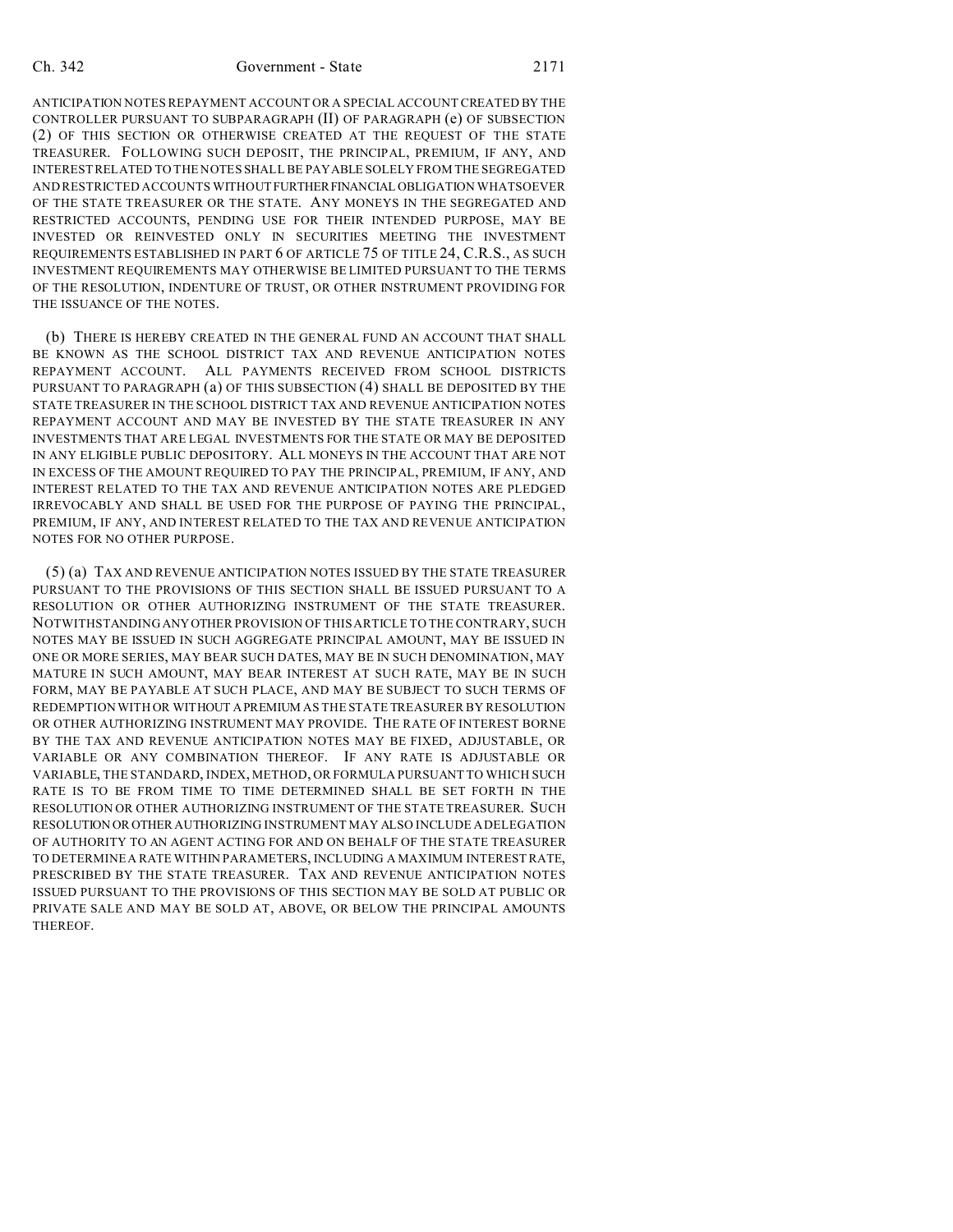2172 Government - State Ch. 342

(b) THE TAX AND REVENUE ANTICIPATION NOTES SHALL MATURE ON ANY DATE OR DATES OCCURRING ON OR BEFORE AUGUST 31 OF THE FISCAL YEAR IMMEDIATELY FOLLOWING THE FISCAL YEAR IN WHICH THE NOTES ARE ISSUED. IN THE EVENT THAT THE TAX AND REVENUE ANTICIPATION NOTES HAVE A DATE OF MATURITY THAT IS AFTER THE END OF THE FISCAL YEAR IN WHICH THE NOTES ARE ISSUED, ON OR BEFORE THE FINAL DAY OF THE FISCAL YEAR IN WHICH THE NOTES ARE ISSUED THERE SHALL BE DEPOSITED IN ONE OR MORE SPECIAL SEGREGATED AND RESTRICTED ACCOUNTS AND PLEDGED IRREVOCABLY TO THE PAYMENT OF THE NOTES AN AMOUNT SUFFICIENT TO PAY THE PRINCIPAL, PREMIUM, IF ANY, AND INTEREST RELATED TO THE NOTES ON THEIR STATED MATURITY DATE.

(6) (a) TAX AND REVENUE ANTICIPATION NOTES ISSUED PURSUANT TO THE PROVISIONS OF THIS SECTION SHALL BE SIGNED BY THE STATE TREASURER AND COUNTERSIGNED BY THE DEPUTY STATE TREASURER, AND THE SEAL OF THE STATE TREASURER SHALL BE AFFIXED THERETO.

(b) PURSUANT TO ARTICLE 55 OF TITLE 11, C.R.S., ANY SIGNATURE REQUIRED BY PARAGRAPH (a) OF THIS SUBSECTION (6) MAY BE A FACSIMILE SIGNATURE IMPRINTED, ENGRAVED, STAMPED, OR OTHERWISE PLACED ON THE TAX AND REVENUE ANTICIPATION NOTES. IF ALL SIGNATURES OF PUBLIC OFFICIALS ON THE TAX AND REVENUE ANTICIPATION NOTES ARE FACSIMILE SIGNATURES, PROVISIONS SHALL BE MADE FOR A MANUAL AUTHENTICATING SIGNATURE ON THE TAX AND REVENUE ANTICIPATION NOTES BY OR ON BEHALF OF A DESIGNATED AUTHENTICATING AGENT. IF AN OFFICIAL CEASES TO HOLD OFFICE BEFORE DELIVERY OF THE TAX AND REVENUE ANTICIPATION NOTES SIGNED BY SUCH OFFICIAL, THE SIGNATURE OR FACSIMILE SIGNATURE OF THE OFFICIAL IS NEVERTHELESS VALID AND SUFFICIENT FOR ALL PURPOSES. A FACSIMILE OF THE SEAL OF THE STATE TREASURER MAY BE IMPRINTED, ENGRAVED, STAMPED, OR OTHERWISE PLACED ON THE NOTES.

(7) TAX AND REVENUE ANTICIPATION NOTES ISSUED PURSUANT TO THE PROVISIONS OF THIS SECTION SHALL BEPAYABLE SOLELY FROM THE REVENUES PLEDGED THERETO, AND THE OWNERS OR HOLDERS OF THE NOTES MAY NOT LOOK TO ANY OTHER SOURCE FOR REPAYMENT OF THE PRINCIPAL OF OR INTEREST ON THE NOTES. SUCH TAX AND REVENUE ANTICIPATION NOTES SHALL NOT CONSTITUTE A DEBT OR AN INDEBTEDNESS OF THE STATE OR ANY SCHOOL DISTRICT WITHIN THE MEANING OF ANY APPLICABLE PROVISION OF THE STATE CONSTITUTION OR STATE STATUTES.

(8) ANY TAX AND REVENUE ANTICIPATION NOTES ISSUED PURSUANT TO THE PROVISIONS OF THIS SECTION SHALL CONSTITUTE A CONTRACT BETWEEN THE STATE TREASURER AND THE OWNER OR HOLDER THEREOF, AND NEITHER THE STATE NOR ANY OF ITS POLITICAL SUBDIVISIONS SHALL TAKE ANY ACTION IMPAIRING SUCH CONTRACT.

(9) THE TAX AND REVENUE ANTICIPATION NOTES ISSUED PURSUANT TO THE PROVISIONS OF THIS SECTION SHALL BE EXEMPT FROM ALL STATE, COUNTY, MUNICIPAL, SCHOOL, AND OTHER TAXES IMPOSED BY ANY TAXING AUTHORITY OF THE STATE OF COLORADO.

**SECTION 2.** 22-54-110 (1) (a) and (1) (a.5), Colorado Revised Statutes, as amended by House Bill 03-1032, enacted at the First Regular Session of the Sixty-fourth General Assembly, are amended, and the said 22-54-110 (1) is further amended BY THE ADDITION OF THE FOLLOWING NEW PARAGRAPHS, to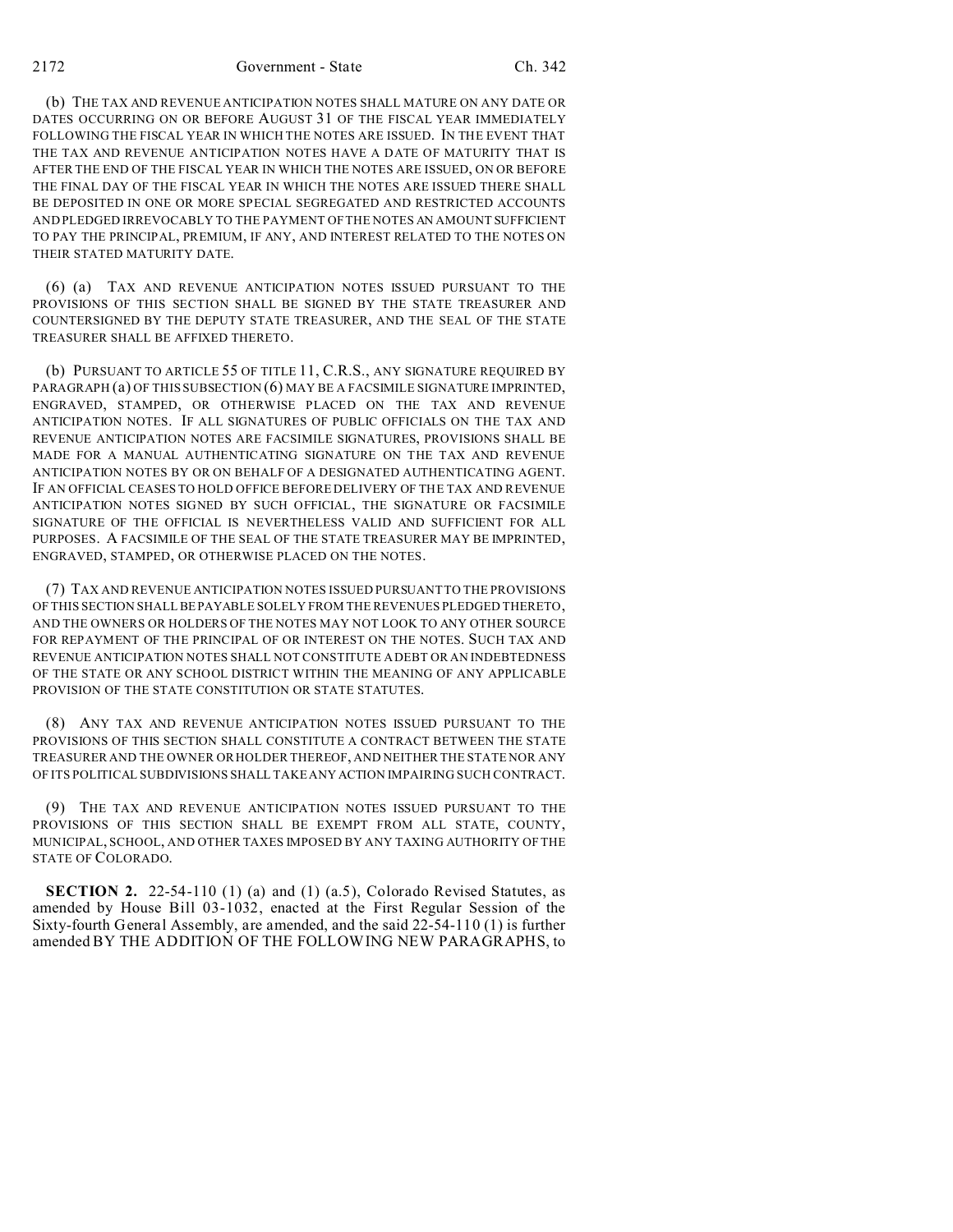read:

**22-54-110. Loans to alleviate cash flow deficits.** (1) (a) (I) Upon approval by the state treasurer of an application to participate in an interest-free OR LOW-INTEREST loan program submitted by a district pursuant to paragraph (a.5) of this subsection (1), the state treasurer shall make available to such district in any month of the budget year an interest-free OR LOW-INTEREST loan from the state general fund OR THE PROCEEDS OF THE TAX AND REVENUE ANTICIPATION NOTES ISSUED PURSUANT TO SECTION 29-15-112, C.R.S., in an amount for the month as certified by the chief financial officer and the superintendent of the district.

(II) The state treasurer shall determine the methodology for the calculation of cash deficits and establish reporting mechanisms necessary to ensure consistent and accurate reporting of cash deficits. No loan shall be made in any month unless the district has demonstrated, to the satisfaction of the state treasurer THROUGH THE SUBMISSION OF ANY ACTUAL OR PROJECTED FINANCIAL OR BUDGETARY STATEMENTS REQUIRED BY THE STATE TREASURERthat a general fund cash deficit will exist for that month, AND THAT THE DISTRICT HAS THE CAPACITY TO REPAY THE LOAN BY JUNE 25TH OF THE STATE FISCAL YEAR IN WHICH THE LOAN SHALL BE MADE. THIS SUBPARAGRAPH (II) SHALL APPLY TO A LOAN MADE FROM THE STATE GENERAL FUND OR THE PROCEEDS OF THE TAX AND REVENUE ANTICIPATION NOTES ISSUED PURSUANT TO SECTION 29-15-112, C.R.S.

(a.5) A district that chooses to participate in the interest-free OR LOW-INTEREST loan program shall submit an application to the state treasurer. On and after the effective date of this paragraph (a.5), a district's initial application to participate in the interest-free OR LOW-INTEREST loan program shall be subject to approval by a resolution adopted by the district board of education as follows:

(I) For a month in which the district seeks  $\alpha$  AN EMERGENCY loan PURSUANT TO PARAGRAPH (d) OF THIS SUBSECTION (1), the chief financial officer of the district and the district superintendent shall present the EMERGENCY loan request to the district board of education, explaining the need for the EMERGENCY loan and the requested amount. The district board of education, by majority vote, shall approve or disapprove the EMERGENCY loan request and the amount. If the district board of education approves the EMERGENCY loan request, the chief financial officer and the district superintendent shall request the EMERGENCY loan from and certify the amount of the EMERGENCY loan to, as approved by the district board of education, the state treasurer as provided in paragraph (a) of this subsection (1).

(II) IF, IN ORDER TO RECEIVE AN INTEREST-FREE LOAN, A DISTRICT SEEKS TO HAVE TAX AND REVENUE ANTICIPATION NOTES ISSUED ON ITSBEHALF PURSUANT TO SECTION 29-15-112,C.R.S., THE CHIEF FINANCIAL OFFICER OF THE DISTRICT AND THE DISTRICT SUPERINTENDENT SHALL PRESENT A REQUEST TO THE DISTRICT BOARD OF EDUCATION TO PARTICIPATE IN THE INTEREST-FREE LOAN PROGRAM AND TO HAVE TAX AND REVENUE ANTICIPATION NOTES ISSUED ON ITS BEHALF. SUCH REQUEST SHALL EXPLAIN THE DISTRICT'S ANTICIPATED CASH FLOW DEFICITFORTHEUPCOMING CALENDAR YEAR AND THE TOTAL AMOUNT OF TAX AND REVENUE ANTICIPATION NOTES THAT NEED TO BE ISSUED ON ITS BEHALF TO COVER SUCH DEFICIT. THE DISTRICT BOARD OF EDUCATION, BY MAJORITY VOTE, SHALL APPROVE OR DISAPPROVE THE PARTICIPATION IN THE INTEREST-FREE LOAN PROGRAM AND THE AMOUNT OF TAX ANTICIPATION AND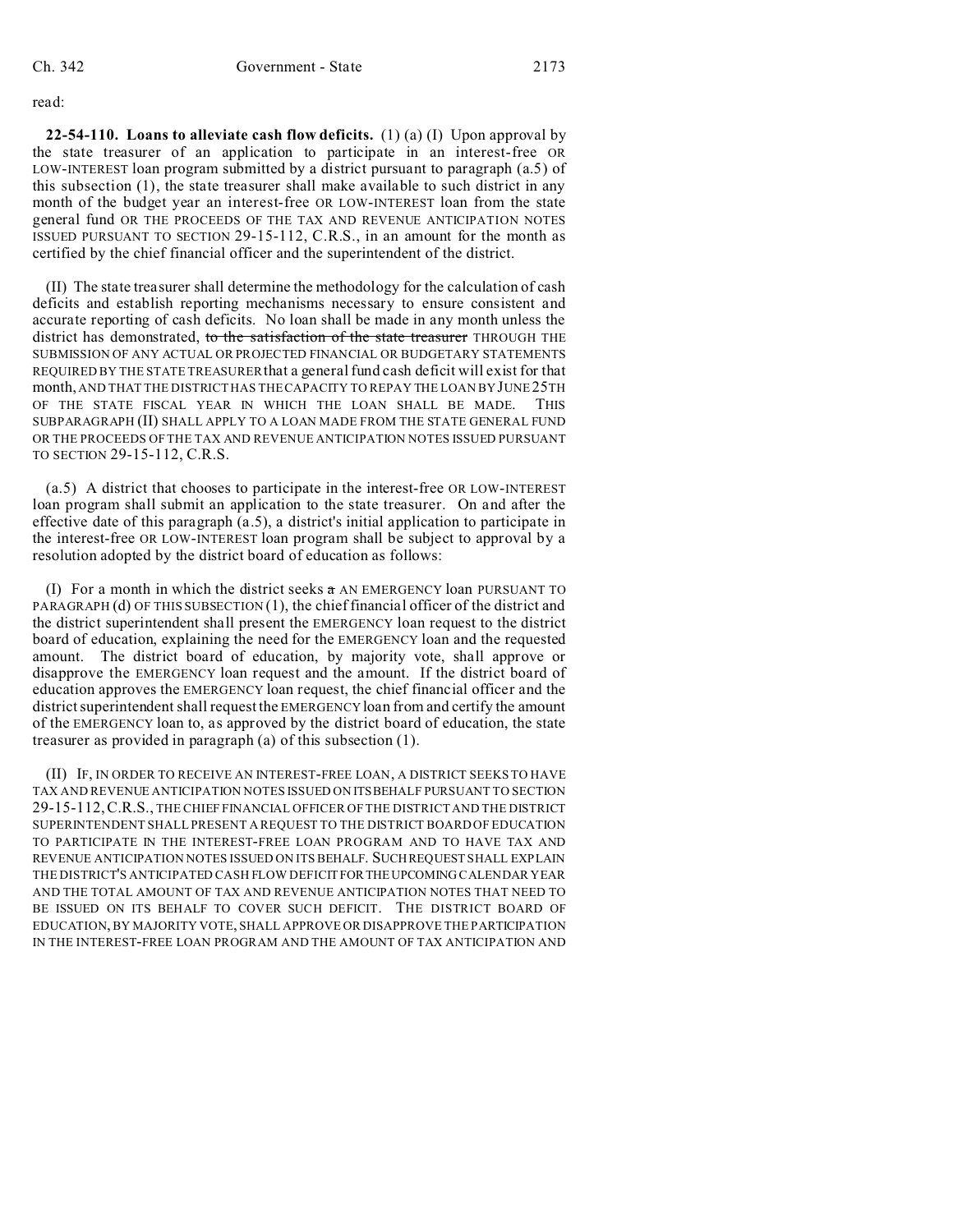REVENUE NOTES THAT SHALL BE ISSUED ON BEHALF OF THE DISTRICT. IF THE DISTRICT BOARD OF EDUCATION APPROVES THE PARTICIPATION IN THE INTEREST-FREE LOAN PROGRAM AND THE ISSUANCE OF TAX AND REVENUE ANTICIPATION NOTES, THE CHIEF FINANCIAL OFFICER AND THE DISTRICT SUPERINTENDENT SHALLCERTIFYTO THE STATE TREASURER THE AMOUNT OF THE TAX AND REVENUE NOTES, AS APPROVED BY THE DISTRICT BOARD OF EDUCATION, THAT SHALL BE ISSUED ON BEHALF OF THE DISTRICT. THEREAFTER, A DISTRICT SHALL NOT BE REQUIRED TO RECEIVE APPROVAL FOR AN INTEREST-FREE LOAN MADE FROM THE PROCEEDS OF THE TAX AND REVENUE ANTICIPATION NOTES THAT RECEIVED PRIOR APPROVAL BY THE DISTRICT BOARD OF EDUCATION.

(c) EXCEPT AS OTHERWISE PROVIDED IN PARAGRAPH (d) OF THIS SUBSECTION (1), ALL LOANS TO A DISTRICT SHALL BE MADE FROM THE PROCEEDS OF THE TAX AND REVENUE ANTICIPATION NOTES ISSUED PURSUANT TO SECTION 29-15-112, C.R.S.

(d) IF THE AMOUNT OF THE TAX AND REVENUE ANTICIPATION NOTES, IF ANY, ISSUED ON BEHALF OF A DISTRICT AS DETERMINED BY THE STATE TREASURER PURSUANT TO SECTION 29-15-112 (2) (f), C.R.S., IS NOT SUFFICIENT TO COVER A DISTRICT'S CASH DEFICIT, THEN THE STATE TREASURER MAY, IN HIS OR HER DISCRETION, MAKE AVAILABLE TO SUCH DISTRICT AN EMERGENCY LOAN FROM THE STATE GENERAL FUND. THE EMERGENCY LOAN SHALL ACCRUE INTEREST AT THE SAME RATE AS THE RATE OF INTEREST PAID BY THE STATE TREASURER ON NOTES ISSUED BY THE STATE PURSUANT TO PART 9 OF ARTICLE 75 OF TITLE 24, C.R.S.

**SECTION 3.** 22-54-110 (2) (a), (2) (c), and (3), Colorado Revised Statutes, are amended to read:

**22-54-110. Loans to alleviate cash flow deficits.** (2) (a) For the months of March, April, and May of each budget year, any district receiving a loan under the provisions of PARAGRAPH (d) OF SUBSECTION (1) OF this section shall begin to repay such loan if the district's available resources, as of the last day of the month, increased by the next month's revenues exceed the next month's expenditures plus a cash reserve. The excess resources must be remitted to the state treasurer by the close of business on the fifteenth day, or the first business day following the fifteenth day, of the following month. All loans shall be repaid by June 25 of the state fiscal year in which the loan was made or on an A LATER alternative date as determined by the state treasurer.

(c) A lien in the amount of any such loan, PLUS ANY INTEREST SPECIFIED IN PARAGRAPH (a.7) OF THIS SUBSECTION (2), shall attach to any district property tax revenues, except for bond redemption fund revenues, collected during the state fiscal year in which the loan was made, and such lien shall have priority over all other expenditures from such revenues until the loan shall have been repaid in full. The county treasurer of the county in which the headquarters of the district are located shall be jointly responsible with the district for repayment of any loan made pursuant to this section, PLUS ANY INTEREST SPECIFIED IN PARAGRAPH (a.7) OF THIS SUBSECTION (2). If a district fails to repay a loan to the state treasurer in accordance with the provisions of this section, the state treasurer shall notify the county treasurer of the county in which the district is located that the district is in default on the loan and the amount of the default, PLUS ANY INTEREST SPECIFIED IN PARAGRAPH (a.7) OF THIS SUBSECTION  $(2)$ . The county treasurer shall withhold any moneys of the district